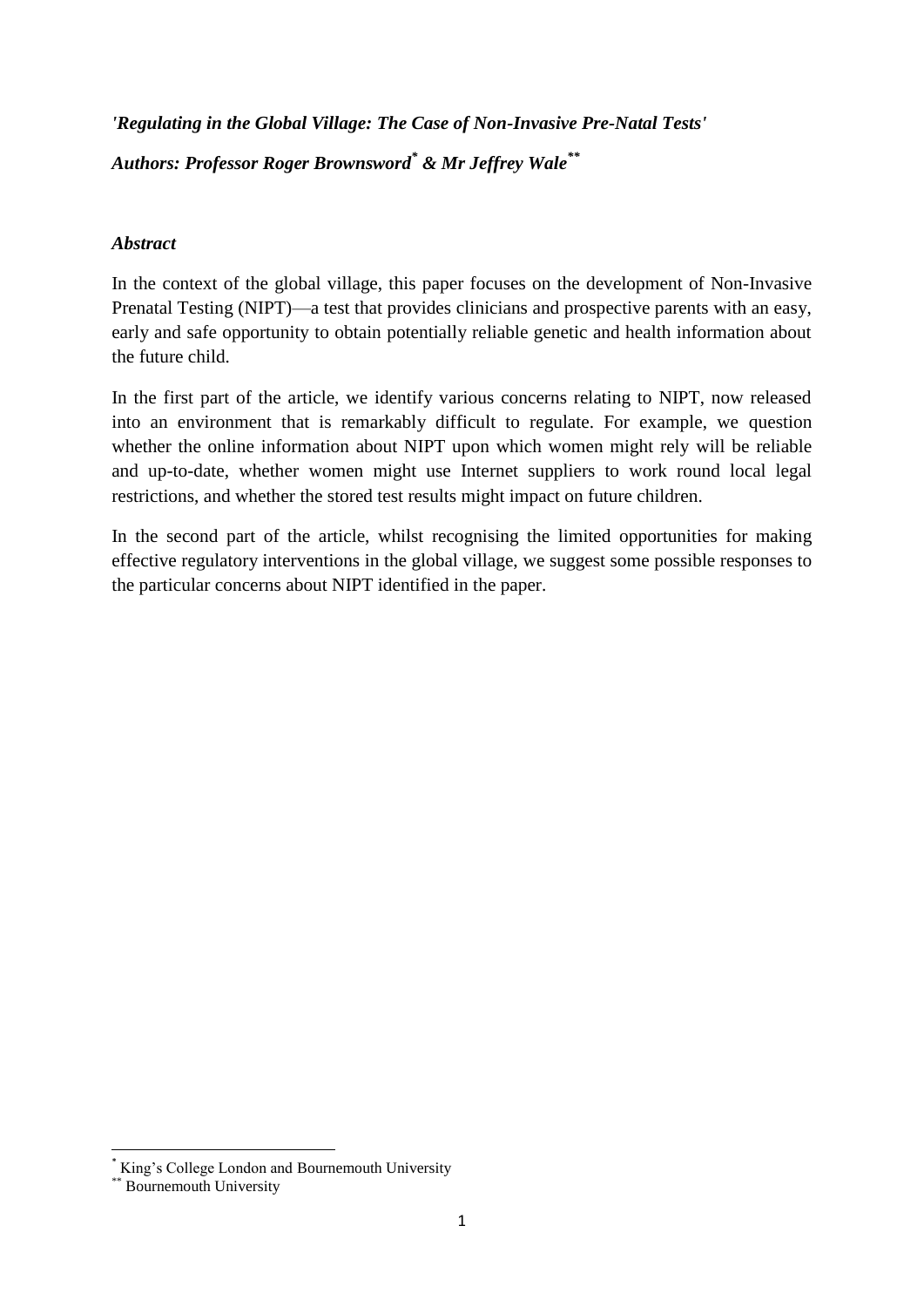#### *1. Introduction*

The development of Non-Invasive Prenatal Testing (NIPT)—a simple blood test administered about ten weeks into a pregnancy—has provided clinicians and parents with an easy, early, and safe opportunity to obtain largely reliable information about the baby.<sup>1</sup> Although subsequent diagnostic tests may be required, $<sup>2</sup>$  for many women NIPT promises to reduce the</sup> need for, and occurrence of, invasive testing and the consequential risk of miscarriage.<sup>3</sup>

While parents can already commission NIPT through the private sector—for example, Sequenom's MaterniT 21 PLUS test provides information on gender and for certain common and rare chromosomal abnormalities—the public health sector tends to lag behind, sometimes operating a contingent model where publicly funded testing is only offered as an option for certain risk groups. 4

If NIPT were being introduced in a highly regulated environment, rather than in the 'global village', it might be possible to assuage whatever concerns are prompted by the test. However, once NIPT, together with information about the test, is in circulation in the global village, we can make two assumptions (both of which are echoed by the Nuffield Council on Bioethics in a recent report on the ethics of NIPT).<sup>5</sup> First, the Internet will play an important role in relation to pre-test decisions about the use of NIPT as well as post-test and post-birth decisions and outcomes. 6 Secondly, making *effective* regulatory interventions in relation to NIPT services that are available online will be challenging.<sup>7</sup>

In this paper, we start by assessing the opportunities, concerns and challenges that arise from the availability and use of NIPT—particularly concerning the reliability of online information about NIPT, the use of Internet suppliers to work round legal restrictions, and the impact on future children—and, then, we consider some possible domestic and global responses.

 1 For discussion, see *Vardit Ravitsky*, 'Non-Invasive Prenatal Testing (NIPT): Identifying key clinical, ethical, social, legal and policy issues' (commissioned by the Nuffield Council on Bioethics) 2015, available from http://nuffieldbioethics.org/wp-content/uploads/NIPT-background-paper-8-Nov-2015-FINAL.pdf (accessed 22/02/17) at para 19.

<sup>&</sup>lt;sup>2</sup> This is the current position with chromosomal disorders: trisomy 21(Down's syndrome), trisomy 18 (Edwards syndrome) and trisomy 12 (Patau syndrome).

<sup>&</sup>lt;sup>3</sup> *R Akolekar et al.*, 'Procedure-related Risk of Miscarriage following Amniocentesis and Chorionic Villus Sampling: A Systematic Review and Meta-analysis', (2014) 45(1) Ultrasound in Obstetrics and Gynecology 16-26.

 $4$  For example, the current (UK) NHS pilot offers NIPT following conventional screening tests (including serum screening and ultrasound) to high risk groups for trisomies 13, 18 and 21 (>1:150).

<sup>5</sup> Nuffield Council on Bioethics, *Non-invasive prenatal testing: ethical issues* (London: Nuffield Council on Bioethics, 2017) (NCOB).

 $6$  NCOB (n 5), at paras 2.31 (information about the test), 4.48 (NIPT and sex selection), and 4.54 (direct-toconsumer services).

 $<sup>7</sup>$  NCOB (n 5) para 4.48.</sup>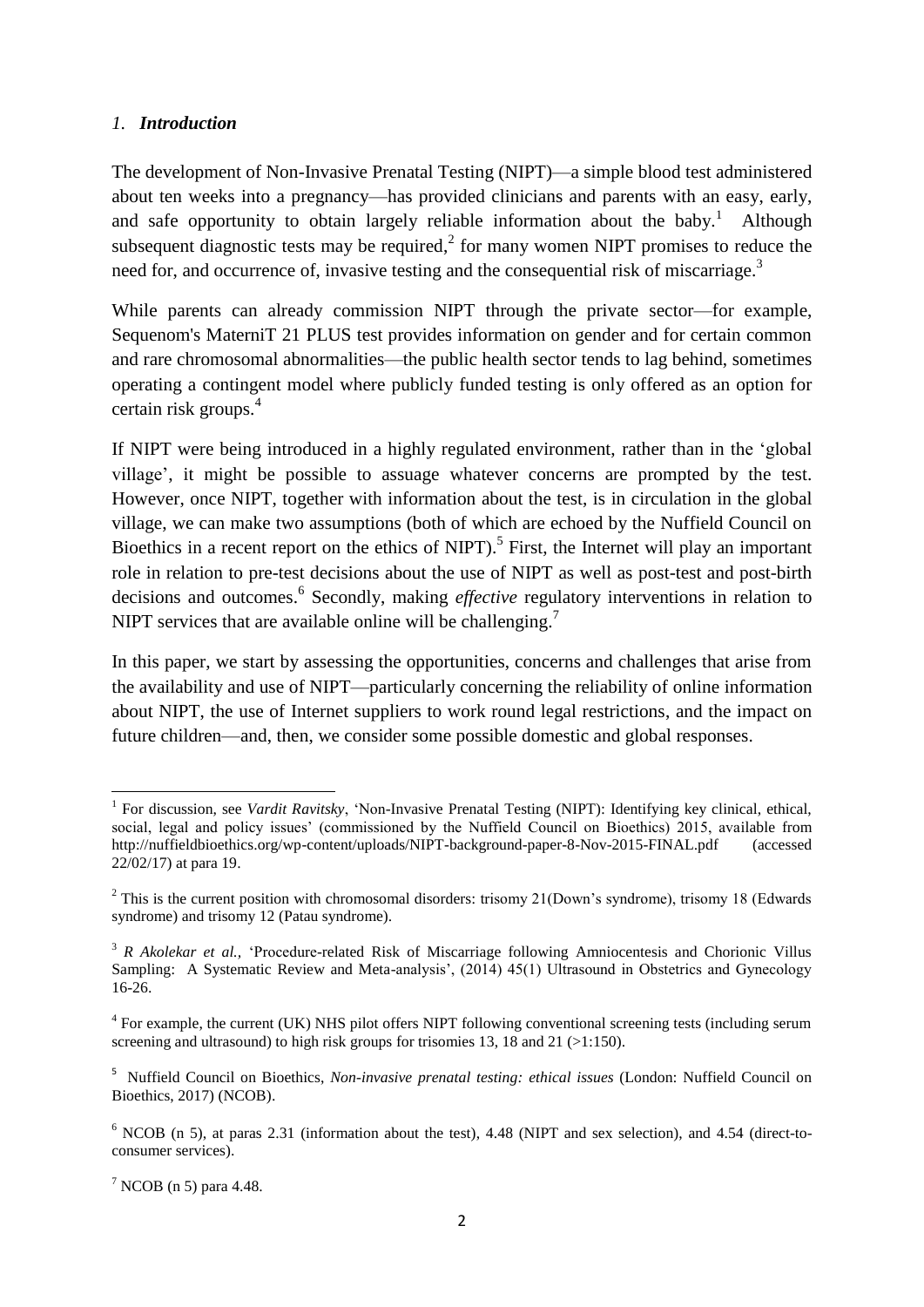### *2. NIPT in the Global Village: Opportunities, Concerns and Challenges*

In this part of the paper we present some general remarks about the opportunities and challenges to which NIPT, in the context of the global village, gives rise, before considering questions and concerns that relate specifically to the pre-test, post-test, and post-birth phases.

## **2.1 Opportunities and challenges**

On the face of it, the availability of NIPT (informing women about the status of their baby) in conjunction with the Internet (informing women about NIPT) is a significant advance. For those who advocate the facilitation of reproductive choice or who argue for a parental right to know specific genetic and developmental information about the unborn child, these new opportunities seem to be entirely for the good.

Nevertheless, NIPT gives rise to various reservations and challenges—such as objections to the 'medicalisation' of pregnancy, the 'commodification' of life, the 'trivialisation' of abortion, and the like, Moreover, there are issues around the range and quality of the information that can and should be obtained, particularly if it involves analysis of the whole human genome;<sup>8</sup> there is a concern that NIPT can generate uncertain and equivocal data as well as about the eugenic and normative implications of public health screening of particular disorders or conditions;<sup>9</sup> and, of course, NIPT enhances parental choices only if the information presents lawful and transparent options.<sup>10</sup>

Once NIPT is placed in the context of the Internet, further concerns and challenges emerge. For, while the Internet supports a range of services that might inform and educate parents about their reproductive options, as well as enabling the sharing of experiences with NIPT, it also provides a framework for laboratories and health service providers, whether for profit or not for profit, to promote the test. Moreover, patient access to online services can lead to problems for health professionals—for instance, where there is parental confusion, or unfounded expectations about the outcomes of prenatal testing; or where data is equivocal and creates difficult moral decisions for parents.<sup>11</sup>

 8 *J O Kitzman et al*., 'Noninvasive Whole-genome Sequencing of a Human Foetus', (2012) 4(137) Science Translational Medicine 137.

<sup>&</sup>lt;sup>9</sup> See for example, <http://dontscreenusout.org/> (accessed 16/02/2017). See also NCOB (n5) at paras 5.18-5.19.

<sup>10</sup> For discussion, see *Jeffrey Wale*, 'Don't forget the legal framework: the public provision of non-invasive prenatal testing in England & Wales', (2015) 4 Medical Law International 203-215.

<sup>&</sup>lt;sup>11</sup> See *PK Agatisa et al.*, 'A First Look at Women's Perspectives on Non-invasive Prenatal Testing to Detect Sex Chromosome Aneuploidies and Microdeletion Syndromes'.(2015) 35(7) Prenatal Diagnosis 692-8(available at [http://www.ncbi.nlm.nih.gov/pubmed/25800864\)](http://www.ncbi.nlm.nih.gov/pubmed/25800864).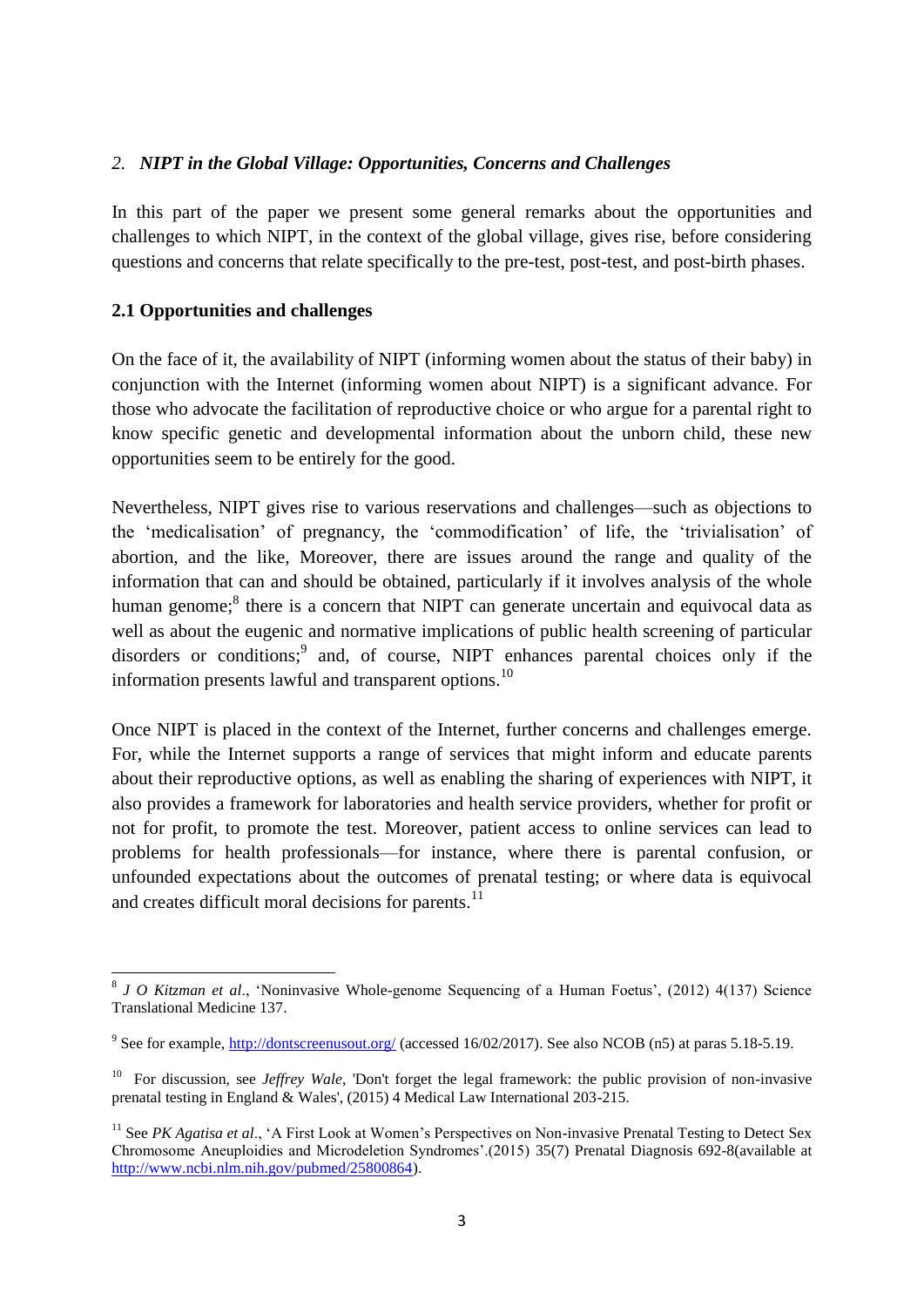#### **2.2 Pre-test considerations**

If NIPT is to meaningfully inform reproductive choice, women need to have intelligible, reliable, balanced and accurate information about the test. However, there is no guarantee that information derived from a multiplicity of sources (both offline and online) will meet these standards; and, when women derive their information from Internet sources, the risks are all the greater.<sup>12</sup> In the global village, how are trustworthy sources to be differentiated from the non-trustworthy?<sup>13</sup>

Already, there is evidence—confirmed by the Nuffield Council on Bioethics' own review<sup>14</sup> that online information about NIPT falls short. For instance, there is evidence that commercial test providers are pitching their online communications above the recommended reading age for public health information', $15$  and that some commercial web advertising may contain inadequate or outdated information<sup>16</sup> (the latter being a particular risk when technology advances so quickly). Whilst the threat of deliberate miss-selling or fraud might be unlikely, it is no surprise that commercial test providers tend to emphasise the benefits rather than limitations of the technology in their marketing material.<sup>17</sup> Links to peer reviewed citations are not always present and this can make it difficult to evaluate the nature and currency of the claims made.<sup>18</sup> Further, private test providers do not always mention the specific abnormalities that can reliably be detected through conventional trimester screening,  $^{19}$  or the differentials in failure rates between different testing technologies.  $^{20}$ 

<sup>14</sup> See n 12.

<sup>16</sup> *Skirton* (n 15); *Mercer* (n 15).

<sup>17</sup> *Skirton* (n15) at 1174; Mercer (n 15).

 $18$  The ARC website suggests that 'to be of the highest quality, test performance data should be published in a peer reviewed scientific journal and should report pregnancy outcomes from studies involving 1000s of women.' Available from: http://www.arc-uk.org/tests-explained/non-invasive-prenatal-testing-nipt (accessed 16/02/17).

<sup>19</sup> *Mercer* (n 15).

<sup>1</sup> <sup>12</sup> See NCOB (n 5) at para 4.22 (for the Council's own review of the adequacy of 'information made available on the websites and in patient leaflets of manufacturers, hospitals and clinics').

<sup>13</sup> See NCOB (n 5) at paras 4.21-4.34 and 6.5-6.10.

<sup>&</sup>lt;sup>15</sup> *MB Mercer, PK Agatisa and RM Farrell,* 'What patients are reading about non-invasive prenatal testing: an evaluation of Internet content and implications for patient-centered care' (2014) 34(10) Prenat Diagn 986-93; *JW Aarts et al.,* 'Patient-focused internet interventions in reproductive medicine: a scoping review' (2012) 18(2) Hum Reprod Update 211-27 at 212; and *Heather Skirton et al.*; 'Non-invasive prenatal testing for aneuploidy: a systematic review of Internet advertising to potential users by commercial companies and private health providers' (2015) 35(12) Prenat Diagn 1167-75.

<sup>20</sup> *Yuval Yaron*, 'The implications of non-invasive prenatal testing failures: a review of an under-discussed phenomenon' (2016) 36(5) Prenatal Diagnosis 391-396.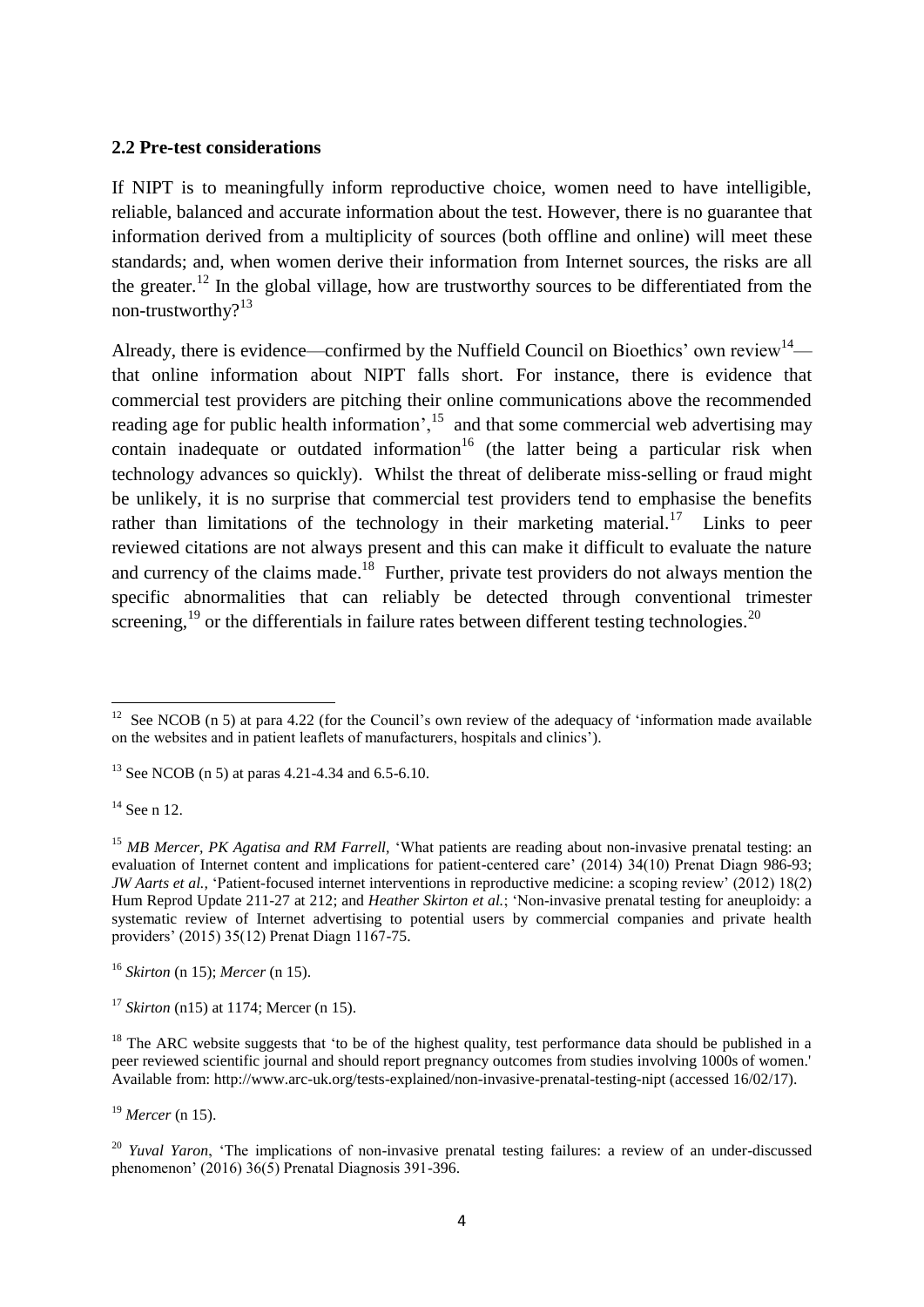#### **2.3 Post-test considerations**

Once parents have the test results they will need to interpret them. They may need help to do this, both in terms of what the test results demonstrate and the potential implications for their future child. There is strong support for post-test counselling,  $2^1$  and in theory, there is nothing to prevent counselling being made available through online or telemedicine models. Indeed, there is some evidence that online decision making aids might be helpful for parents in the context of NIPT. $^{22}$ 

Once parents have interpreted the results, they might be faced with a difficult choice whether to continue with or terminate the pregnancy. If they decide to continue, they may still want additional information and support. If they decide to terminate the pregnancy, they have to consider what lawful options are available within their home country—not all States allow open-ended terminations and many impose time conditions and grounds. This highlights another issue: testing for choices that are unlawful is confusing to parents and there is no guarantee of a coherent global narrative around testing and lawful choice.<sup>23</sup> Of course, parents with sufficient means might consider travelling abroad to access treatment options not otherwise available at home. This might create concerns and issues for both the home and foreign State—for the former because of the circumvention of domestic laws, and for the latter because of increased demand for (public) health services.<sup>24</sup> We only need to look at Northern Ireland (which operates a stricter abortion regime compared to the rest of the UK) and the evidence of overseas travel to access abortion services not available at home.<sup>25</sup>

Some parents might also look to e-commerce services and products (including abortifacients) not available at home following a positive test result. This is turn may create issues around internet dispensing and concerns over the quality and safety of online medicines.<sup>26</sup> Such services may also run counter to the local regulatory models—for example, in England a medical assessment is required in every case before it is lawful to supply drugs that are intended to procure an abortion.<sup>27</sup>

<sup>1</sup> <sup>21</sup> *Mercer* (n 15) 989.

<sup>&</sup>lt;sup>22</sup> *Lean Beulen et al.*, 'The effect of a decision aid on informed decision-making in the era of non-invasive prenatal testing: a randomised controlled trial' (2016) 24 Eur J of Human Genetics 1409.

<sup>23</sup> For a domestic discussion, see *Wale* (n 10).

 $^{24}$  For discussion in the context of sex selection, see NCOB (n 5) at paras 4.47-4.48.

<sup>&</sup>lt;sup>25</sup> See for example the difficulties created around State funding in *R* (on the application of *A*) (*A Child*) (by her *litigation friend B) v Secretary of State for Health UKSC 2015/0220.* 

<sup>26</sup> *LBS Clifton*, 'Internet Drug Sales: Is It Time to Welcome Big Brother into Your Medicine Cabinet' (2004) 20(2) Journal of Contemporary Health Law and Policy 541-570, at 554.

<sup>27</sup> *S59 Offences Against the Person Act 1861* and *S1 Abortion Act 1967*; Department of Health, *Guidance in Relation to the Requirements of the Abortion Act 1967* (London: HMSO, 2014) at para 11.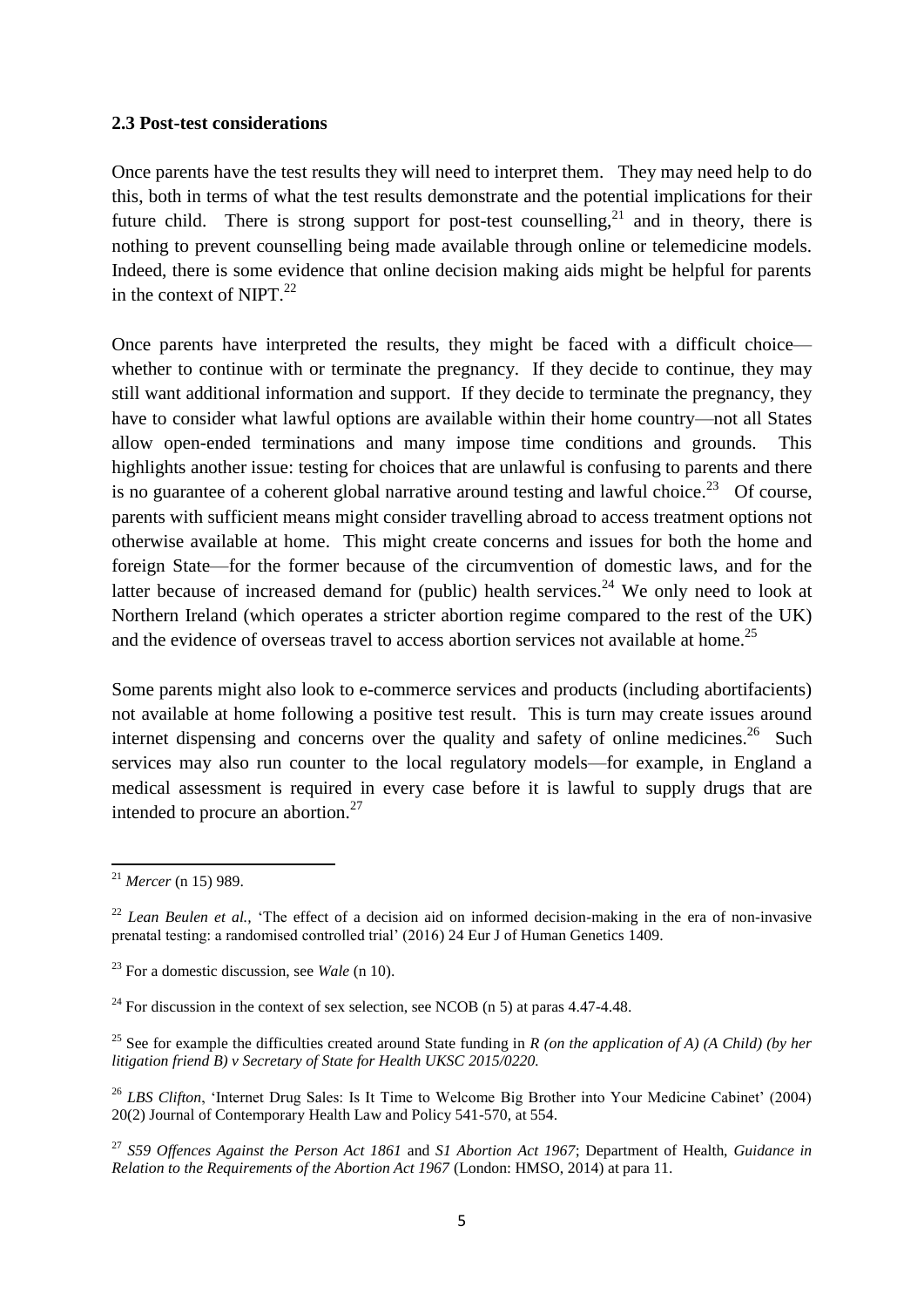#### **2.4 Post-birth considerations**

Post-birth concerns extend to the continued security and management of personal data. NIPT tests have the potential to capture a wide range of information including incidental findings about the mother and child. The potential involvement of private and cross-border laboratories creates the opportunity for this information to be held in uncontrolled or semicontrolled regulatory environments. This in turn creates the risk of deliberate and accidental misuse and spread of data, which by its very nature is usually sensitive and deeply private.<sup>28</sup>

We have outlined elsewhere<sup>29</sup> a plausible basis for asserting a qualified right to know by the pregnant woman in relation to personal health information encompassing information about the developing fetus. However, post-birth, should the child (X) have a right to know and access information held about his or her genetic profile, health or other personal characteristics? What about X's right to access incidental findings about his or her mother? And, what if X claims a right not to know? The questions for future generations, like the concerns, are extensive.

### *3. Possible Responses*

How might regulators respond to the kinds of concerns that we have flagged up—not so much concerns about NIPT itself but about the availability and use of NIPT in the context of the global village? In this part of the paper, we start with some general remarks about the regulatory challenges before looking at responses to the concerns raised, specifically pre-test, post-test, and post-birth.

### **3.1 Regulatory challenges in the global village**

Famously, in the early days of the Internet, the self-styled 'cyberlibertarians' maintained not only that online content should not be regulated but also that regulating it would prove impossible. Even if 'impossible' over-stated the degree of difficulty, early cases, such as *LICRA v Yahoo!* (2000), <sup>30</sup> underlined the challenges facing regulators in one jurisdiction who seek to restrain the supply of online services that are hosted in another. Nevertheless, some responses might be feasible. $31$ 

First, internet service providers, or other online intermediaries, might be prepared to act as 'chokepoints', restricting supply of goods, services, or information from target sites. $32$ 

 $\overline{\phantom{a}}$ <sup>28</sup> Of course, there are already international instruments, such as the EU General Data Protection Regulation 2016, that seek to address and co-ordinate State responses to the problem of personal data and privacy.

<sup>29</sup> *Roger Brownsword and Jeff Wale*, 'The Development of Non-Invasive Prenatal Testing: Some Legal and Ethical Questions' (2016) Band 24 Annual Review of Law and Ethics 31.

<sup>&</sup>lt;sup>30</sup> [https://en.wikipedia.org/wiki/LICRA\\_v.\\_Yahoo!](https://en.wikipedia.org/wiki/LICRA_v._Yahoo) (accessed 26/02/17).

<sup>31</sup> Generally, see Roger Brownsword and Morag Goodwin, *Law and the Technologies of the Twenty-First Century* (Cambridge: Cambridge University Press, 2012) Ch 14.

<sup>&</sup>lt;sup>32</sup> Natasha Tusikov, *Chokepoints: Global Private Regulation on the Internet* (University of California Press, 2016).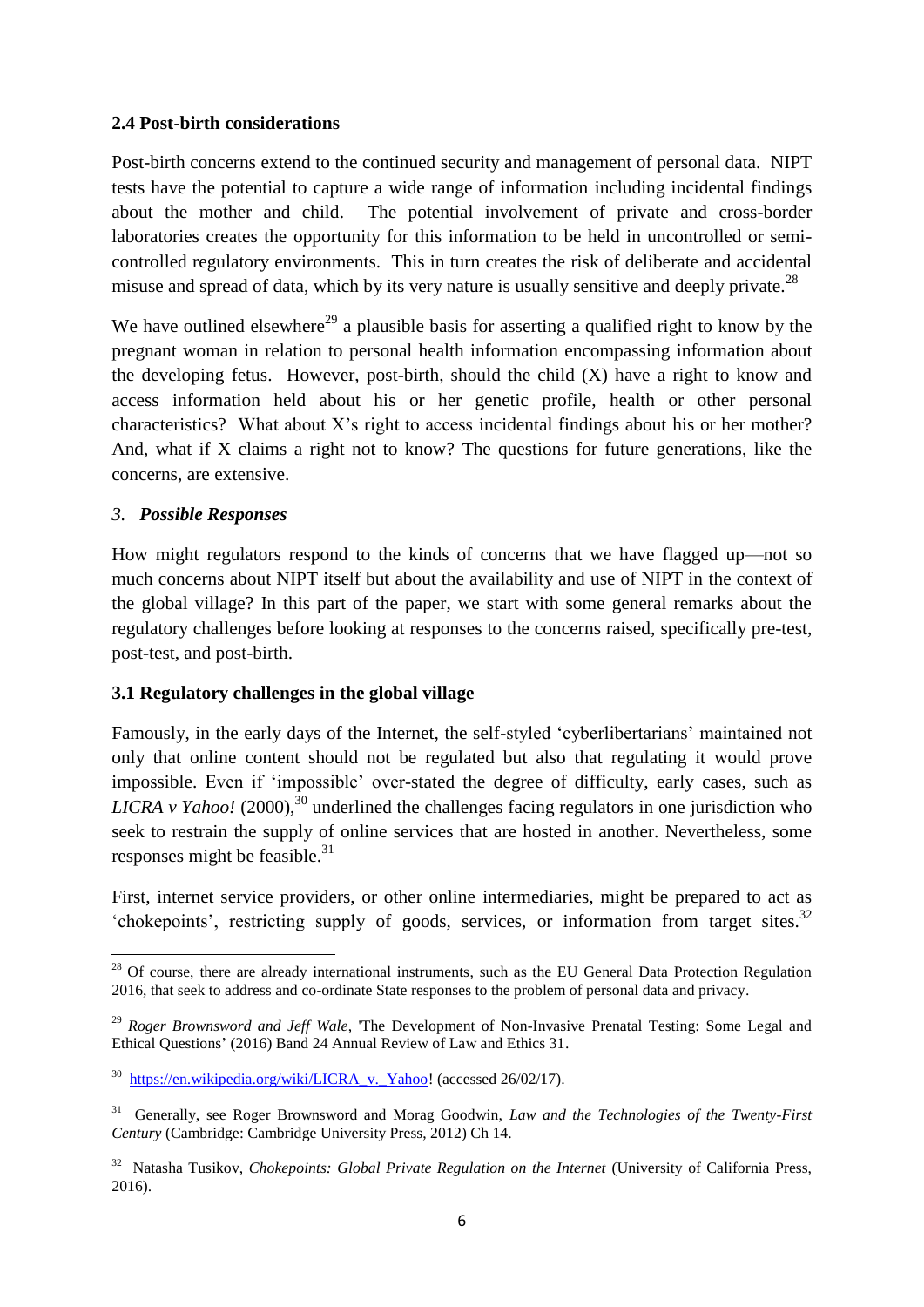Secondly, it might be possible, as in the Yahoo case, for local regulators to target assets or personnel in the home jurisdiction. Thirdly, there might be opportunities for various kinds of reciprocal cross-border enforcement or other forms of cooperation between national regulators.<sup>33</sup> That said, once local regulators seek to control Internet-based services that are hosted outside their jurisdiction, we have to lower our expectations about the effectiveness of interventions.

### **3.2 Responding to pre-test concerns**

1

Responding to the principal pre-test concern—that the information given about, and around, NIPT will not be reliable and up-to-date—domestic regulators might adopt mandatory legal rules and guidelines that are applicable to all suppliers of NIPT services.<sup>34</sup> These rules might provide for the licensing of NIPT with specific requirements relating to advertising, access and so on.<sup>35</sup> There is a case for the renewable certification of websites and online forums supplying information about NIPT and related services. This might include the use of certification logos (a symbol of a trustworthy source), perhaps indicating the date of last approval.<sup>36</sup> The position might also be reinforced through 'internet prescriptions'—where licensed medical practitioners are required to highlight 'approved' online sources of information and support about these tests. $37$ 

Perhaps more controversially, if private provision creates an unacceptable regulatory risk, a State might respond by offering publicly funded tests. Free access to NIPT testing would potentially squeeze the private sector (even without formal abolition) although this would depend on the degree of service equivalence. Of course, as with the responses already indicated, this has significant resource implications that may prove unrealistic.<sup>38</sup> Perhaps a more workable solution is some form of public/private partnership that utilises the proposed system of licensing, certification and professional body regulation/guidance.<sup>39</sup> Ultimately, States must decide what is a 'reasonable informational expectation' in the context of

<sup>33</sup> See, e.g. Lawrence Lessig, *Code Version 2.0* (New York: Basic Books, 2006) Ch 15.

 $34$  See for example, the recent recommendations of the NCOB (n 5), chapter 6.

<sup>&</sup>lt;sup>35</sup> Although any rules would need to overcome existing international guidelines that licensing practices should not be used to restrict parental or healthcare providers' choice (NCOB (n 5) at para 2.85).

<sup>&</sup>lt;sup>36</sup> Compare the mandatory EU internet logo and rules for online supply of medicines (see <https://www.gov.uk/government/news/new-mandatory-logo-for-selling-medicines-online> (accessed 23/02/17).

<sup>&</sup>lt;sup>37</sup> The importance of accurate, balanced and non-directive public sector sources of information about NIPT is recognised in the recent report by the NCOB (n 5) at para 6.27.

<sup>38</sup> For discussion of the practical and financial difficulties of a publicly funded testing regime, see *C Munthe*, 'A New Ethical Landscape of Prenatal Testing: Individualizing Choice to Serve Autonomy and Promote Public Health: A Radical Proposal', (2015) 29(1) Bioethics 43.

 $39$  The NCOB (n 5), Ch 6, envisages a combination of healthcare and disciplinary regulation and agreement with NIPT providers and manufacturers.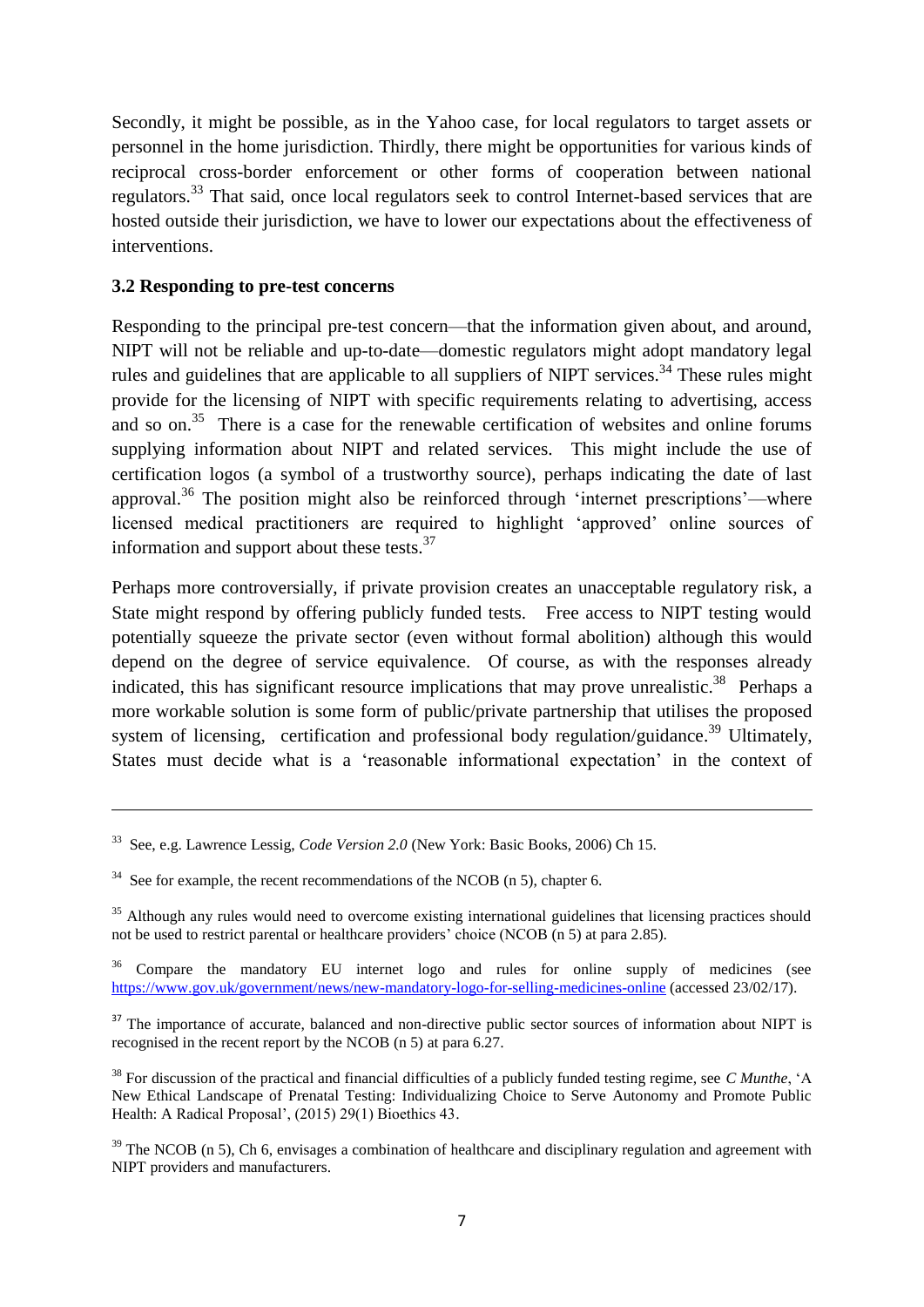pregnancy,<sup>40</sup> and then decide on the allocation of costs between the public and private sectors. The public narrative is important and there should be some convergence between the aims of testing and any regulatory environment in which this information is processed and decisions made. $41$ 

The blogosphere including parent based websites are harder to regulate. Although freedom of expression might be legitimately restricted for the protection of health and morals,  $42$  any State should be cautious about imposing restrictions where there is no evidence of fraud or malice on the part of users and operators. To be sure, laws might be made to restrict or mandate online claims about the technology or that require support from peer reviewed sources where claims are made; $^{43}$  but, it might be more productive to focus on addressing outdated or inaccurate claims by supporting those that engage productively through some form of approved certification process.<sup>44</sup>

#### **3.3 Responding to post-test concerns**

The principal post-test concerns relate to: (i) the range of results returned to pregnant women; (ii) the need for information and support to assist decision-making; and (iii) the purposes for which the test results might be applied. So, for example, the Nuffield Council on Bioethics has recently proposed: (i) that there should be strict domestic limits on the sweep of information to be returned; $45$  (ii) that mandatory parental support should be available from all providers;<sup>46</sup> and (iii) that test providers should be prohibited from generating or reporting information about the sex of the fetus unless 'there is concern that the fetus may be showing signs of a significant sex chromosome aneuploidy or is at risk of a sex-linked disorder.<sup>47</sup>

Beyond domestic regulation, co-operative global state engagement around the implementation of NIPT would be beneficial. There is the scope to develop guidelines around many of the issues discussed.<sup>48</sup> Evidence of 'healthcare tourism' might be addressed through reciprocal international agreements that at least address the resource implications of this

<sup>1</sup> <sup>40</sup> *Z Deans, AJ Clarke and AJ Newson*, 'For Your Interest? The Ethical Acceptability of Using Non-invasive Prenatal Testing to Test "Purely for Information"', (2015) 29 Bioethics 19-25 at 25.

 $41$  For discussion, see Wale (n 10).

<sup>42</sup> See for example, *Art 10(2) of the European Convention on Human Rights*.

<sup>43</sup> *Skirton* (n 15); *Mercer* (n 15) 987; and ARC (n 18).

 $44$  NCOB (n 5) para 6.39.

 $45$  NCOB (n 5) paras. 6.4-6.18.

 $46$  Ibid., para 6.40.

 $47$  Ibid., para 6.16.

<sup>48</sup> See, for e.g., *Heather Skirton et al.*, 'Offering prenatal diagnostic tests: European guidelines for clinical practice guidelines', Eur J Hum Genet, (2014) 22(5) 580-6. (available at [http://www.ncbi.nlm.nih.gov/pubmed/?term=24022298\)](http://www.ncbi.nlm.nih.gov/pubmed/?term=24022298); and the proposed EU IVD Regulation (NCOB (n 5) at para 1.39).